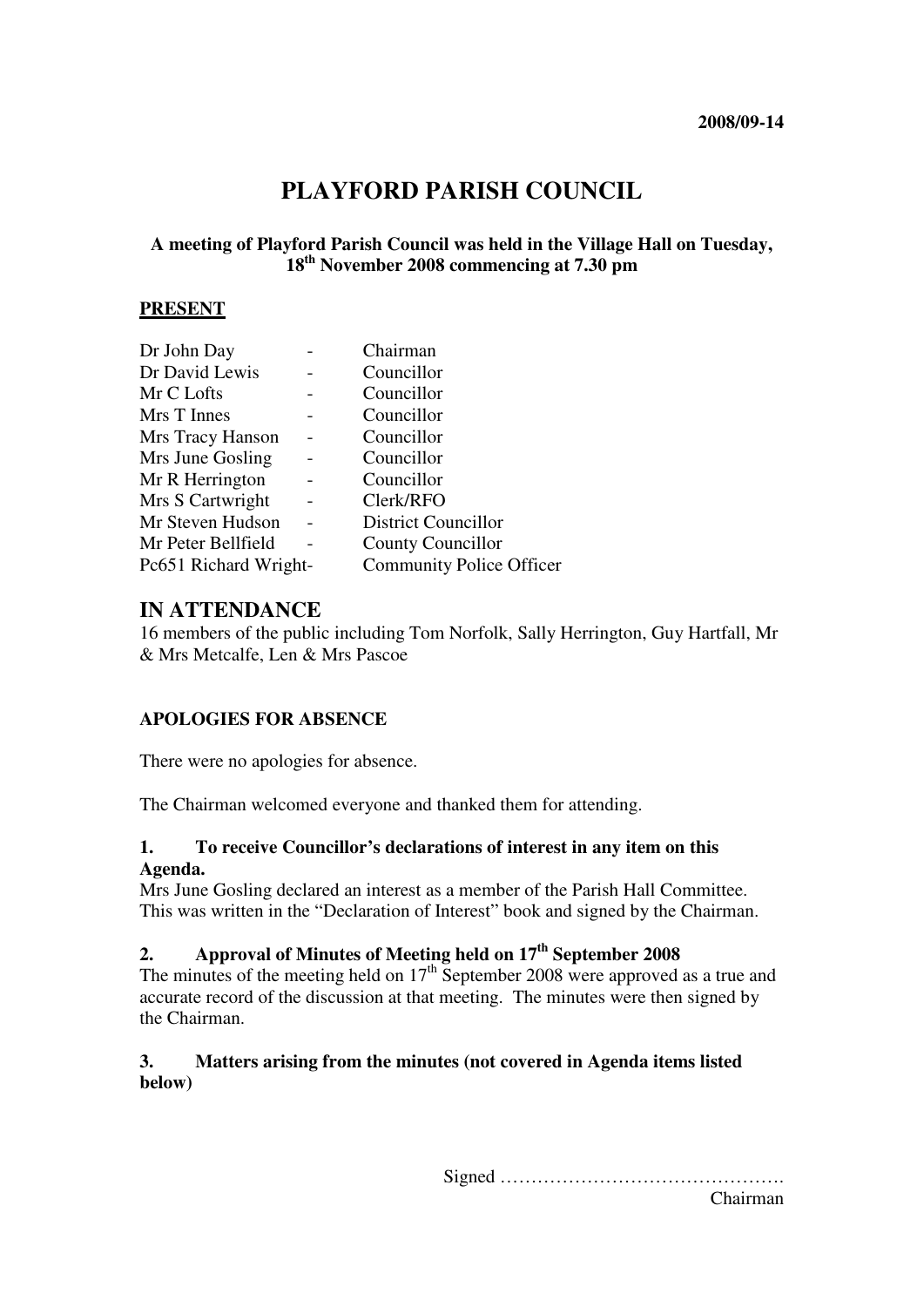#### **Footpaths/byways**.

Footpath 7 is clear. The clerk has spoken to Debbie Adams who is hoping to improve the footpath from Playford to Bealings (school) and is looking at footpath 3 which had been blocked by a log. David Lewis reported that the grass had been strimmed here. Complaints had been received about Footpath 5, apparently the farmer has been planting potatoes over it. Footpath 1 – there was a large tree down at far side of field, resting on kissing gate which has been removed by John Fenton.

#### **Neighbournood Watch Scheme.** Mr Ben Welham – no news

**Risk Assessment**. Wrong dog signs had been sent and returned back to SCDC. The new ones have now arrived. They need to be erected onto board backing and attached to a stake in the ground. (The additional materials have not been provided). The signs are at the Clerk's house.

#### **Local Development Framework.**

A letter has come in from Ipswich Borough Council dated 15<sup>th</sup> October (LDF) Preferred Options Consultation, Jan to March 20008). It will be circulated.

#### **Any Other Business**

Mr John Fenton has been contacted re: overhanging trees in Dr Watson's Lane. He has promised to cut them back.

#### **4. Police Report**

Pc651 Richard Wright introduced himself and explained the changes in the area. 3PT (Kesgrave, Martlesham & Rushmere) now 12PT (new partners including Great B, Little B & Playford). He will email the clerk his contact details for publication in the Benefice Newsletter. His telephone number is 01473 334980 and the office is in Kesgrave. There was no crime to report. If a police officer is unable to attend the Parish Council meeting a written report will be given. There is a different PCSO dealing with the Safer Neighbourhood Watch Scheme whose details will be clarified in time. The Clerk to send Richard Wright names and contact details of Councillors and details of website.

## **5. Planning**

#### **C08/1854 – Land South of, Grundisburgh Road, Tuddenham St Martin Change of use of agricultural land to parkland burial site with provision for informal public access and creation of new vehicular access.**

The Chairman welcomed everyone. Playford has been asked to comment on the above proposal. An extensive open discussion took place followed by a closed discussion of Councillors and Chairman. The main points raised were:

- 1. Nature of proposal in relation to traffic concerns
- 2. Drainage problems.
- 3. Change of use of land
- **4.** All underhand and something we don't want

Signed ……………………………………….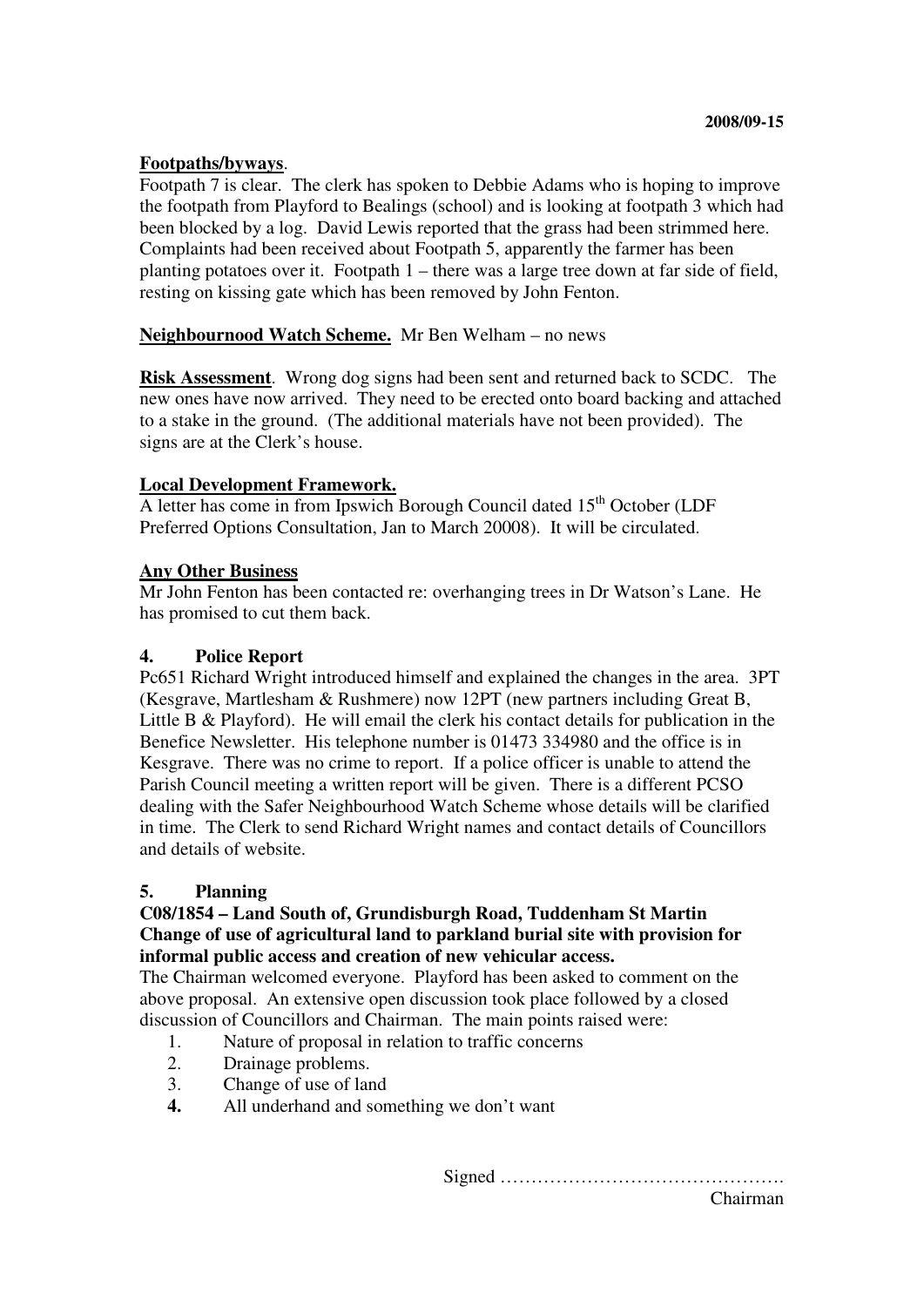Facts: It is 97 acres of agricultural land to be used for a "natural" burial ground. 11 acres are reserved for agricultural cropping. 34 acres are for grass and planting and 54 acres for burials. Five properties immediately affected so for these neighbours it is extremely upsetting. Shouldn't it be away from habitation? Away from villages and in mature woodland. The neighbouring councils of Tuddenham, Grundisburgh and Great Bealing all object. 328 letters have been received objecting to this. Would be a travesty if SCDC do not acknowledge a degree of democracy. Site visit is scheduled for 14 November.Dr John Day read out loud the letter Tuddenham Parish Council had sent SCDC opposing to it. This was helpful and it was agreed that Playford should "draw" on it. (Copy of letter attached to these minutes). A vote was taken. All against.

#### **C08/1167 The Old House, Bransons Lane, IP6 9DN**

**Replacement garage and store with additional granny annexe above. New Jacuzzi room replacing existing outshot.** 

Permission has been granted from SCDC

## **C08/1582 Site of former High Meadows, Butts Road**

#### **Relocation of existing timber stables/barn buildings parallel to Butts Road, including surfacing to the front of the buildings.**

Nothing has been heard with regard to this application. Mrs Tessa Innes stated that she felt it looked very nice.

## **6. Report by County Councillor Peter Bellfield**

See attached report.

## **7. Report by District Councillor Steve Hudson**

Steve Hudson reported on the LGR. The clear majority had voted for One Unitary Suffolk. A lot of people didn't realise they could say Status Quo. It goes to the Secretary of State in January. We have a small window of time in which to comment on what the Secretary of State says. The issue of joining footpaths around the proposed burial site had come up at the Tuddenham meeting. The application certainly goes against the principals on the local plan.

#### **8. Parish Plan**

Mrs Tracy Hanson reported that the steering committee had been summarising the questionnaires and drafts had been sent to the committee members. There were issues of wording etc. but it was being pulled together. Final presentation to public is due the beginning of next year. The Chairman asked if we could all have copies of the questionnaires. Mrs Tracy Hanson reported that she would check with the Steering Group and circulate if not a problem.

## **9. Highways**

Mr and Mrs Innes have cut back the overhanging trees which were reported to run from the entrance of the Hall down to the little white bridge and made it difficult for farm machinery on the roads.

Signed ……………………………………….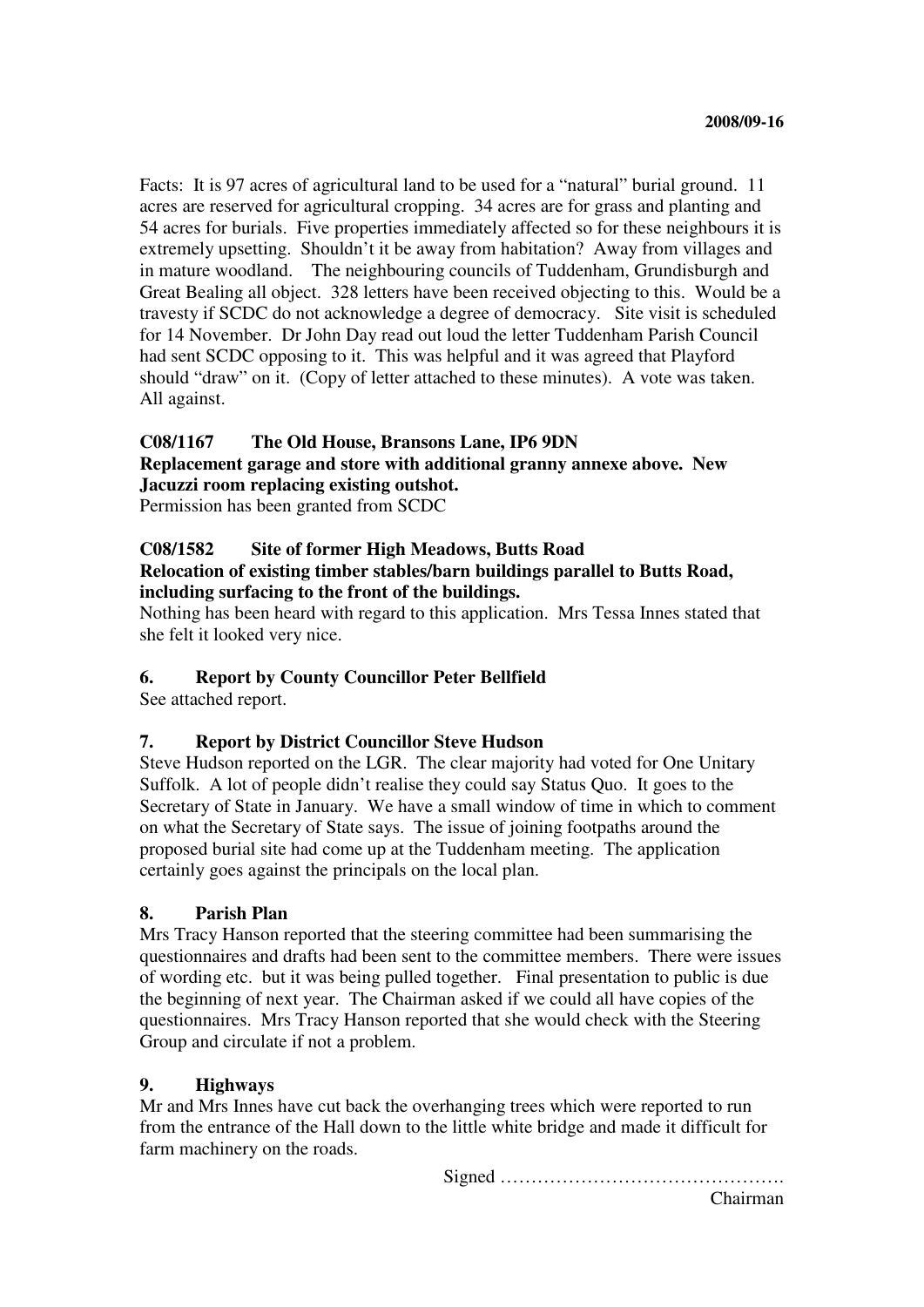Re: Verge damage in Church Lane (reported this time last year). Dr John Day will arrange a visit with Derek Oldham (Highways) when roads are muddy and problem verges more easily identified.

#### **7. Finance**

The following cheques were reported:-

| Cheque No. 573                                                                   | £100.47 | Clerk expenses $(f75 - storage of filing \textit{cabilities},$ |  |  |
|----------------------------------------------------------------------------------|---------|----------------------------------------------------------------|--|--|
| use of computer, tel line, office space & electricity from April 08 to April 09) |         |                                                                |  |  |
| Cheque No. 574                                                                   | £25.00  | SARS - donation                                                |  |  |
| Cheque No. 575                                                                   | £25.00  | East Anglian Air Ambulance - donation                          |  |  |
| Cheque No. 576                                                                   | £4.00   | Bealings Village Hall (Boundary Com. Meeting)                  |  |  |
| Cheque No. 577                                                                   | £29.38  | SALC (JD Training day)                                         |  |  |

A request for a donation was received from the Macmillan Cancer Support and Homestart.

Thank you letter from SARS for our donation of £25.

Thank you letter from East Anglian Air Ambulance for our donation of £25. We have received a letter of thanks from Mrs Jenny Shaw of the Bealings Village Hall Trust for the release of our share of the £2,000 that is available as a grant (from the Outdoor Playing Space Contributions). (JBPFP) and a letter had come in from Cancer Campaign in Suffolk asking if they could involve our community in their charity by becoming members of their community fund raising team. Paper on Section 137, Local Government Act 1972 (Information)

The Chairman suggested pooling money together and providing a rather more substantial sum to one charity.

The draft budget for 2009/10 was looked at. Items that cropped up were grass cutting around Spring Meadows – could we extend Probation Team to do that? Clerk to ask and be shown areas that need attention. The dog bin needs emptying. Clerk to contact SCDC. Welcome Leaflet – needs updating with Councillors names etc should budget another £100 for this. This sets the precept at £3,500 but it needs to be finalised at January meeting. Various charities asking for money to be circulated – perhaps people have preferences?

To approve Clerk's hours & rates of pay. Presently 4 hours @ £8.238 per hour. SCP 15 to be increased to £8.436p per hour. SCP 16. £146.22 per month (09/10) + 2.45% cost of living rise. There was a shortfall of £82.92 in 2008/09 because paid £135.88 per month therefore the direct debit needs to be changed. This was proposed by Mr Ted Herrington and seconded by Mrs June Gosling.

> Signed ………………………………………. Chairman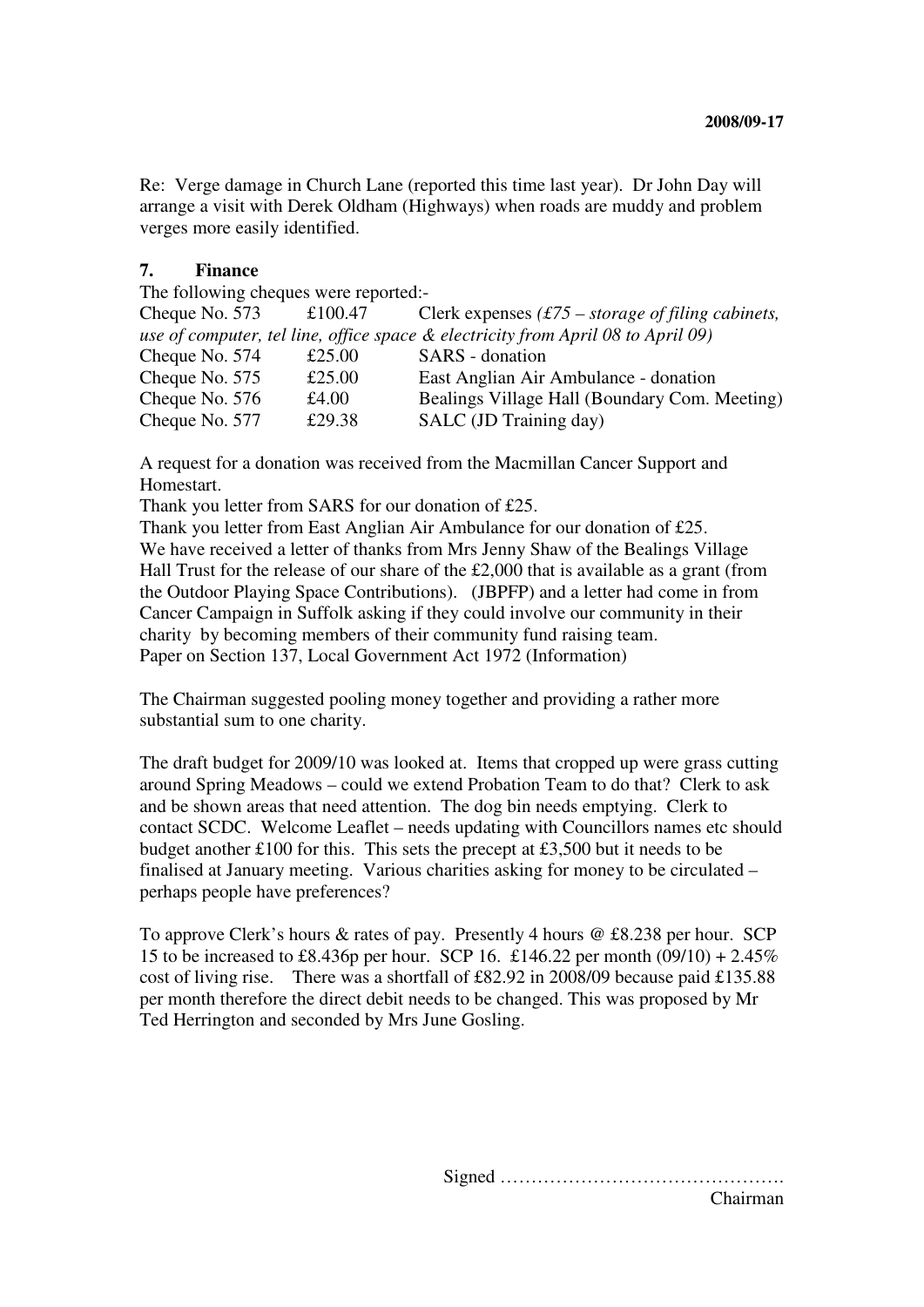## **8. Meetings for 2009**

Wednesday, 7<sup>th</sup> January Wednesday, 4<sup>th</sup> March Wednesday, 6<sup>th</sup> May Wednesday, 8<sup>th</sup> July Wednesday, 2<sup>nd</sup> September Wednesday,  $4^{\text{th}}$  November

## **9. Freedom of Information Act**

The Council received details of the Freedom of Information Act. These had been circulated to Councillors prior to the meeting. It was resolved that the new Scheme should be adopted and information made available. This should be done by  $1<sup>st</sup>$ January 2009. The necessary information will be put on the website by the Clerk.

## **10. Climate Change & what we can do as a Parish to help**

Dr David Lewis spoke that he felt it was best to do what we can on a practical level. The village already does bottle recycling and a few people may be interested in home insulation. It was agreed to raise awareness by helping to publicise Great Bealings Environmental Introductory Evening in January. Flyers to be distributed.

## **11. Correspondence**

Details of the new structure of the SNT has been circulated to Councillors. It was noted that the next meeting of the SNT would be on Friday,  $5<sup>th</sup>$  December at Rushmere. Mr Ted Herrington will be attending. The Clerk will let him know what time & where when she knows.

We were unsuccessful in the application for a marquee grant.

A consultation – Communities in control: Real people, real power: Codes of conduct for local authority members and employees has come in which is to be put in circulation. It was agreed not to respond.

An invitation to Kesgrave Town Council's Annual Reception on Friday, 12<sup>th</sup> Dec 7.30pm had been received. No one to attend.

Notification of Town & Parish Liaison meeting. Local Government Reorgansiation and SCDC Budget 09/10. Wed, 14 Jan. 7 – 9pm. Kesgrave Conference Centre. JD attending.

Invitation to LDF Workshop/Discussion Forum.  $1<sup>st</sup>$  Dec. 7 – 10pm. Martlesham Heath Pavillion. Mr Ted Herrington will be attending.

Copy of letter sent to DEFRA from SPS (Consultation on DEFRA policy statement on appraisal for flood and coastal erosion risk management).

SALC – Training

NALC – Banking Crisis

Email – "Rural Communities Continue to Lose Key Services" – Suffolk ACRE

Email – Ipswich Dial a Ride – to **be put in Welcome leaflet/parish newsletter** 

Email – Steve Hudson – Boundary Consultation responses.

Signed ……………………………………….

Chairman